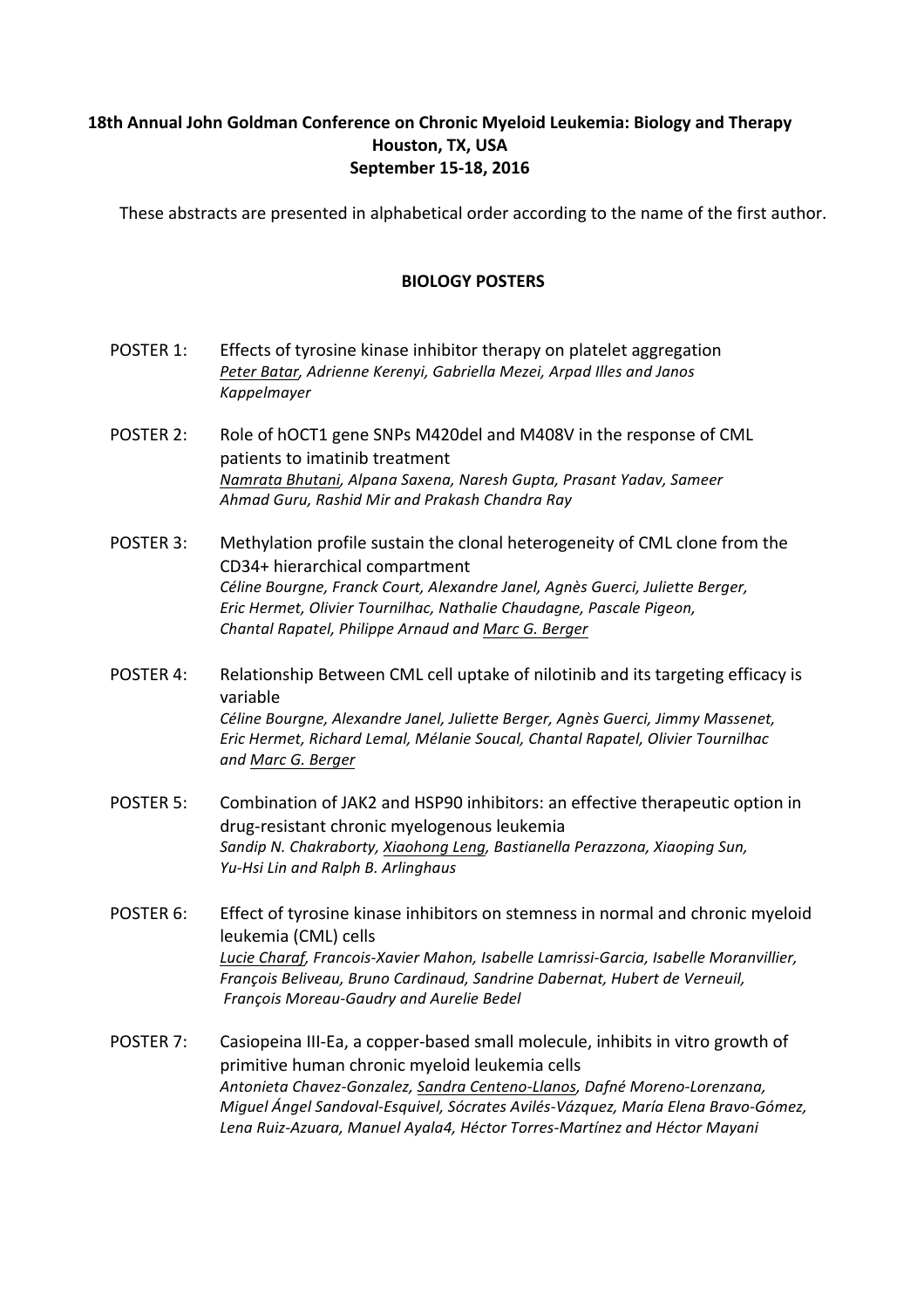- POSTER 8: Effect of parthenolide and DMAPT in CML stem cells *Antonieta Chavez-Gonzalez, Ana Flores-López, Héctor Torres-Martínez and Héctor Mayani*
- POSTER 9: Single cell analysis of expression and function of leukotriene signaling pathways in leukemia stem cells opens a possibility for personalized medicine for chronic myeloid leukemia patients *Monika Dolinska, Alexandre Piccini, Wan Man Wong, Anne-Sofie Johansson,*  Leif Stenke, Satu Mustjoki, Marja Ekblom and Hong Qian
- POSTER 10: The Impact of long-term exposure to imatinib and dasatinib on spermatogenesis in juvenile rats Vera Girke, Josephine T. Tauer, Ingmar Glauche, Lorenz C. Hofbauer and *Meinolf Suttorp*
- POSTER 11: Single cell immune and signalling profiling of chronic myeloid leukemia by mass cytometry in clinical therapy guidance and decision-making *Stein-Erik Gullaksen, Sonia Gavasso, Tara Helen Dowling, Jørn Skavland and Bjørn Tore Gjertsen*
- POSTER 12: RIZ1 tumour suppressor gene promoter methylation is linked to disease progression in chronic myeloid leukemia Sameer Ahmad Guru, Imtiyaz Ahmad Najar, Musadiq Ahmd Bhat, Ashikh Seethy, *Mariyum Zuberi, Mamta Sumi, Naresh Gupta, Prakash Chandra Ray and Alpana Saxena*
- POSTER 13: Comparison of droplet digital PCR and quantitative PCR for BCR/ABL1 transcript quantification in CML patients *Lukasz Madej, Artur Kowalik, Joanna Kalisz, Renata Chodurska, Ewa Wasinska, Marcin Pasiarski and Stanislaw Gozdz*
- POSTER 14: Dasatinib-related follicular lymphoid hyperplasia (FLH) *Teresa Melo and Henrique Coelho*
- POSTER 15: Cdkis p18INK4c and p57Kip2 are involved in quiescence of CML leukemic stem cells after treatment with TKI *Dafné Moreno-Lorenzana, Patricia Torres-Barrera, Sócrates Avilés-Vázquez, Antonio Alvarado-Moreno, Vianney Ortiz-Navarrete, Manuel Ayala, Héctor Mayani and Antonieta Chavez-Gonzalez*
- POSTER 16: Targeting peroxisome proliferator-activated receptors  $\tilde{n}$  a novel strategy for ph-positive leukemia cells *Seiichi Okabe, Tetsuzo Tauchi, Yuko Tanaka, Juri Sakuta and Kazuma Ohyashiki*
- POSTER 17: Investigating regulation of BIRC6 in drug resistant leukemia Denis Okumu, Merlin Levine, Raymond Zhang, Michael East, Laura Herring and *Lee Graves*